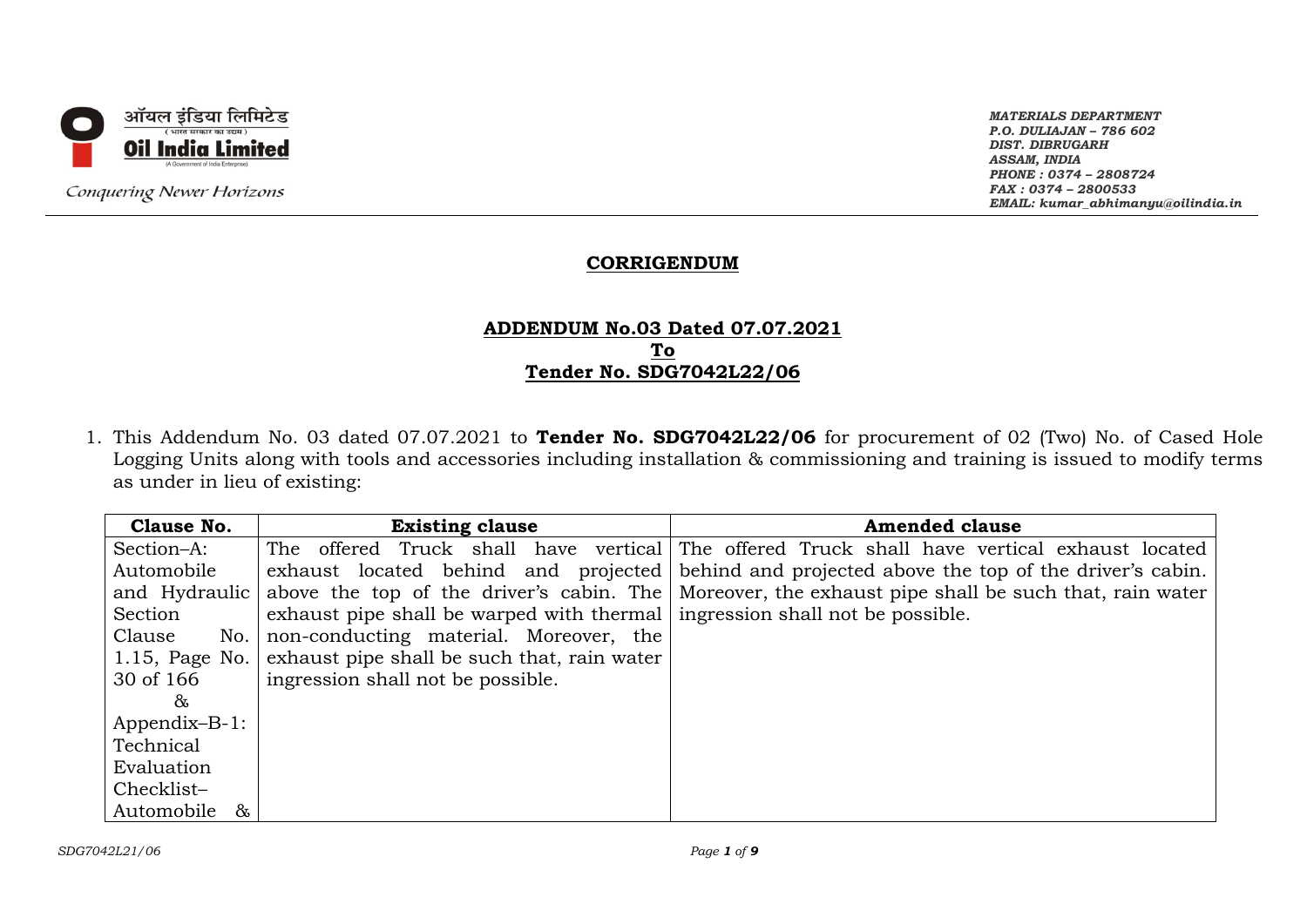| Hydraulic             |                                           |                                                         |
|-----------------------|-------------------------------------------|---------------------------------------------------------|
| Section Clause        |                                           |                                                         |
| No. 1.15, Page        |                                           |                                                         |
| No. 105 of 166        |                                           |                                                         |
| Section-A:            | Vehicle Tracking System (VTS) /<br>Global | Vehicle Tracking System (VTS) / Global Positioning      |
| Automobile            | Positioning System (GPS).                 | System (GPS). The supplier may fit the Vehicle Tracking |
| and Hydraulic         |                                           | System (VTS) / Global Positioning System (GPS) after    |
| Section               |                                           | arrival of the unit in India.                           |
| Clause<br>No.         |                                           |                                                         |
| 1.21, S1.<br>No.      |                                           |                                                         |
| $(o)$ , Page<br>No.   |                                           |                                                         |
| 32 of 166             |                                           |                                                         |
| $\alpha$              |                                           |                                                         |
| Appendix-B-1:         |                                           |                                                         |
| Technical             |                                           |                                                         |
| Evaluation            |                                           |                                                         |
| Checklist-            |                                           |                                                         |
| Automobile<br>$\&$    |                                           |                                                         |
| Hydraulic             |                                           |                                                         |
| <b>Section Clause</b> |                                           |                                                         |
| No. 1.21, Sl.         |                                           |                                                         |
| No. (o), Page         |                                           |                                                         |
| No. 108 of 166        |                                           |                                                         |
| Section-A:            | Torque Hub (if any):                      | Torque Hub (if any):                                    |
| Automobile            | Fairfield (In case of direct drive).      | Fairfield / Rexroth                                     |
| and Hydraulic         |                                           | (In case of direct drive).                              |
| Section               |                                           |                                                         |
| Clause No.3.0,        |                                           |                                                         |
| SI.<br>No.<br>(c),    |                                           |                                                         |
| Page No. 33 of        |                                           |                                                         |
| 166                   |                                           |                                                         |
| $\&$                  |                                           |                                                         |
| Appendix-B-1:         |                                           |                                                         |
| Technical             |                                           |                                                         |
| Evaluation            |                                           |                                                         |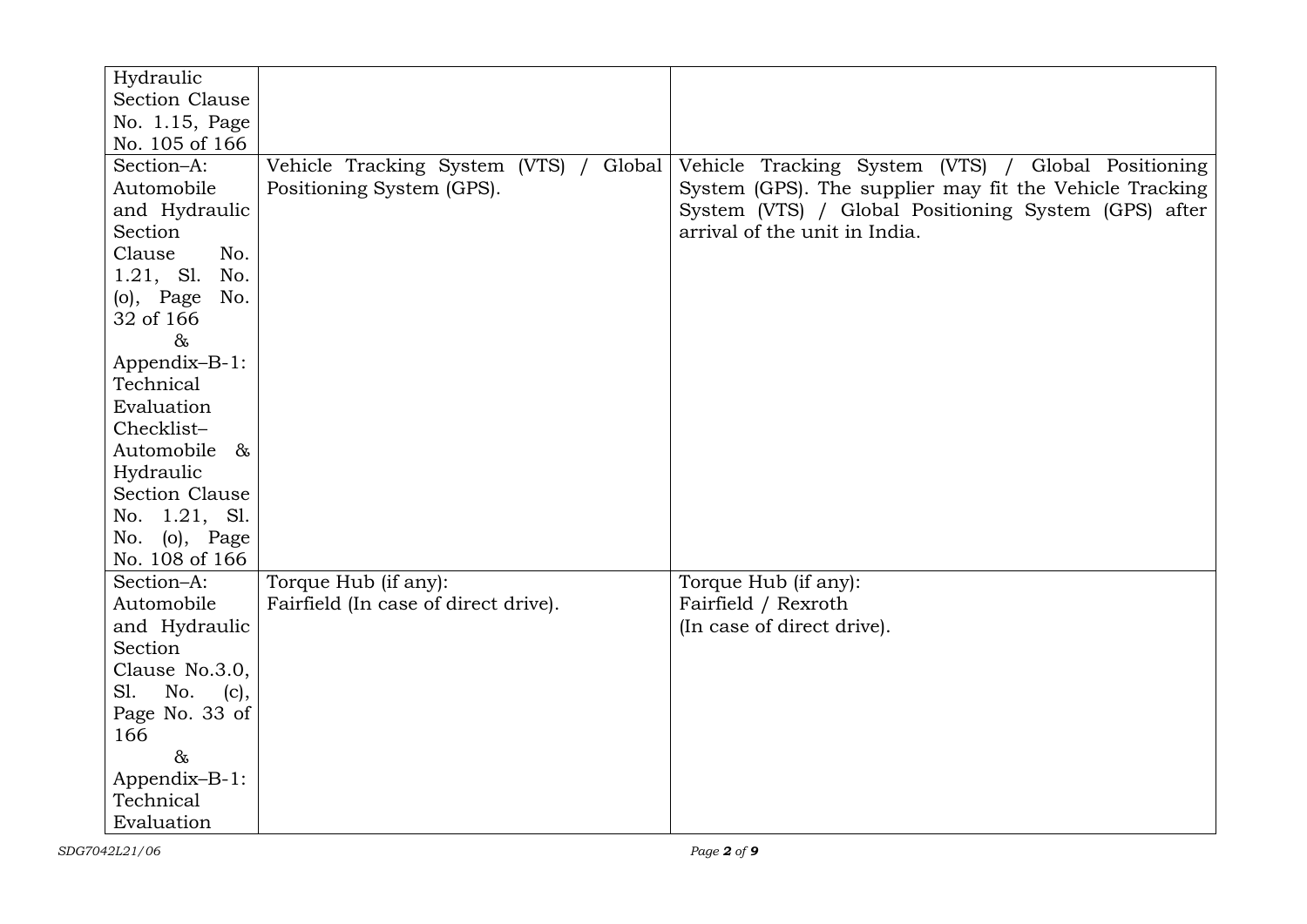| Checklist-           |                                                    |                                                             |
|----------------------|----------------------------------------------------|-------------------------------------------------------------|
| Automobile<br>$\&$   |                                                    |                                                             |
| Hydraulic            |                                                    |                                                             |
| Section Clause       |                                                    |                                                             |
| No. 3.0,<br>Sl.      |                                                    |                                                             |
| No. (c), Page        |                                                    |                                                             |
| No. 111 of 166       |                                                    |                                                             |
| Section-A:           | Type Approval Certification of the vehicle         | Type Approval Certification of the vehicle as per Motor     |
| Automobile           | as per Motor Vehicle Act, 1988 & Central           | Vehicle Act, 1988 & Central Motor Vehicle Rules, 1989 of    |
| and Hydraulic        | Motor Vehicle Rules, 1989 of India or Type         | India or Type Approval Certificate/COP of the complete      |
| Section              | Approval Certificate/COP of the vehicle as         | vehicle as per Chapter-87 of ITC (HS), 2012, Schedule-1-    |
| Clause<br>No.        | per Chapter-87 of ITC (HS), 2012,                  | Import Policy, Section: XVII of India as the case may be.   |
| 6.2, Sl. No. $(c)$ , | Schedule-1- Import Policy, Section: XVII of        | Bidder to note that, in case of imported vehicle, Type      |
| Page No. 36 of       | India as the case may be.                          | Approval Certificate/COP for the complete vehicle shall     |
| 166                  | Bidder to note that, in case of imported           | be required for custom clearance of the units as per        |
| &                    | vehicle, Type Approval Certificate/COP for         | prevailing Indian import policy conditions/guidelines. In   |
| Appendix-B-1:        | the complete vehicle shall be required for         | this regard, the bidder is requested to note the conditions |
| Technical            | custom clearance of the units as per               | given in Chapter-87 of ITC (HS), 2012, Schedule-1-          |
| Evaluation           | prevailing<br>Indian<br>import<br>policy           | Import Policy, Section: XVII of India. This Type Approval   |
| Checklist-           | conditions/guidelines. In this regard, the         | Certificate/COP should be obtained from international       |
| Automobile<br>&      | bidder is requested to note the conditions         | accredited agencies approved by Directorate General of      |
| Hydraulic            | given in Chapter-87 of ITC (HS), 2012,             | Foreign Trade (DGFT), Ministry of Commerce & Industry,      |
| Section Clause       | Schedule-1- Import Policy, Section: XVII of        | New Delhi. The list of international accredited agencies    |
| 6.2,<br>Sl.<br>No.   | India. This Type Approval Certificate/COP          | approved for issuance of Type Approval Certificate/COP      |
| $(c)$ , Page<br>No.  | should be obtained from international              | is available on DGFT website, under Policy Circular No.     |
| No. 116 of 166       | accredited<br>agencies<br>approved<br>by           | 26 (RE-2003)/2002-2007 dated 9.2.2004 pertaining            |
|                      | Directorate General of Foreign Trade               | "Type Approval Certificate issuing agencies under Policy    |
|                      | (DGFT), Ministry of Commerce & Industry,           | Condition Number 7 and 9 of Chapter 87 of ITC (HS),         |
|                      | New Delhi. The list of international               | 2012, which further amended vide Policy Circular No. 12     |
|                      | accredited agencies approved for issuance          | (RE-2013)/2009-2014 dated 15th January, 2014 issued         |
|                      | of Type Approval Certificate/COP<br>$\frac{1}{15}$ | by Ministry of Commerce & Industry, Department of           |
|                      | available on DGFT website, under Policy            | Commerce, Director General of Foreign Trade, New Delhi.     |
|                      | Circular No. 26 (RE-2003)/2002-2007                | Bidders shall ensure adherence to any subsequent            |
|                      | dated 9.2.2004 pertaining "Type Approval           | revisions to the above referred Policy Circulars that may   |
|                      | Certificate issuing agencies under Policy          | be issued in future by DGFT.                                |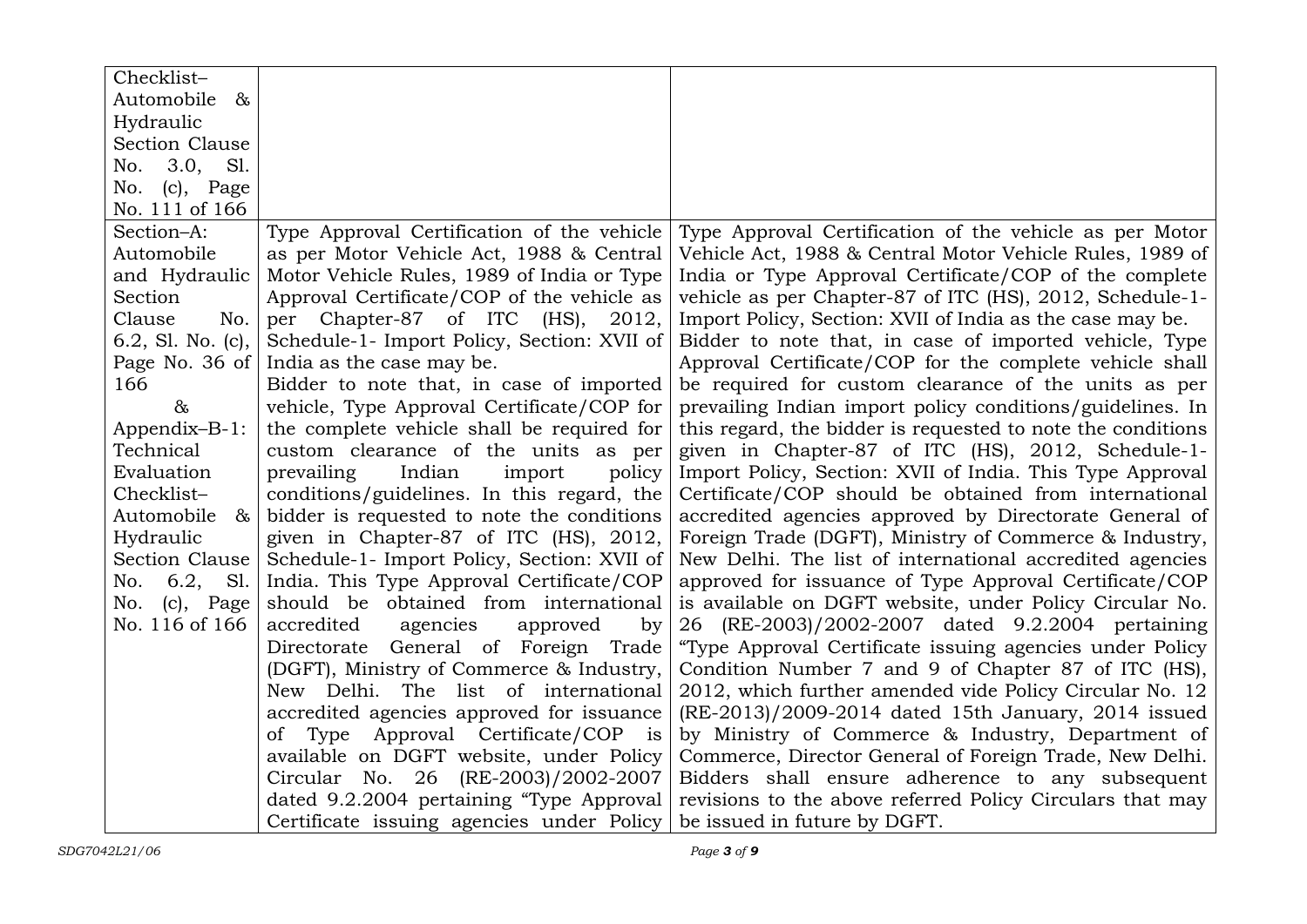|                | Condition Number 7 and 9 of Chapter 87      |                                                         |
|----------------|---------------------------------------------|---------------------------------------------------------|
|                | of ITC (HS), 2012, which further amended    |                                                         |
|                | vide Policy Circular<br>No.<br>12<br>$(RE-$ |                                                         |
|                | 2013)/2009-2014 dated 15th January,         |                                                         |
|                | 2014 issued by Ministry of Commerce &       |                                                         |
|                | Department of Commerce,<br>Industry,        |                                                         |
|                | Director General of Foreign Trade, New      |                                                         |
|                | Delhi. Bidders shall ensure adherence to    |                                                         |
|                | any subsequent revisions to the above       |                                                         |
|                | referred Policy Circulars that may be       |                                                         |
|                | issued in future by DGFT.                   |                                                         |
| Section-E Bid  | Offers of Left-Hand driven (Steering on     | Offers of Left-Hand driven (Steering wheel on Left Hand |
| Rejection      | Left Hand Side inside the driver's cabin)   | Side inside the driver's cabin when viewed from rear of |
| Criteria (BRC) | Logging Truck will be rejected.             | the Truck) Logging Truck will be rejected.              |
| / Bid          |                                             |                                                         |
| Evaluation     |                                             |                                                         |
| Criteria (BEC) |                                             |                                                         |
| A.3 The        |                                             |                                                         |
| Logging Unit:  |                                             |                                                         |
| Clause No.     |                                             |                                                         |
| 2.0, Page No.  |                                             |                                                         |
| 87 of 166      |                                             |                                                         |
| &              |                                             |                                                         |
| Appendix-B-3   |                                             |                                                         |
| :: Technical   |                                             |                                                         |
| Evaluation     |                                             |                                                         |
| Checklist-     |                                             |                                                         |
| BEC/BRC        |                                             |                                                         |
| Checklist      |                                             |                                                         |
| Section-E      |                                             |                                                         |
| A.3 The        |                                             |                                                         |
| Logging Unit:  |                                             |                                                         |
| Clause No.     |                                             |                                                         |
| 2.0, Page No.  |                                             |                                                         |
| 137 of 166     |                                             |                                                         |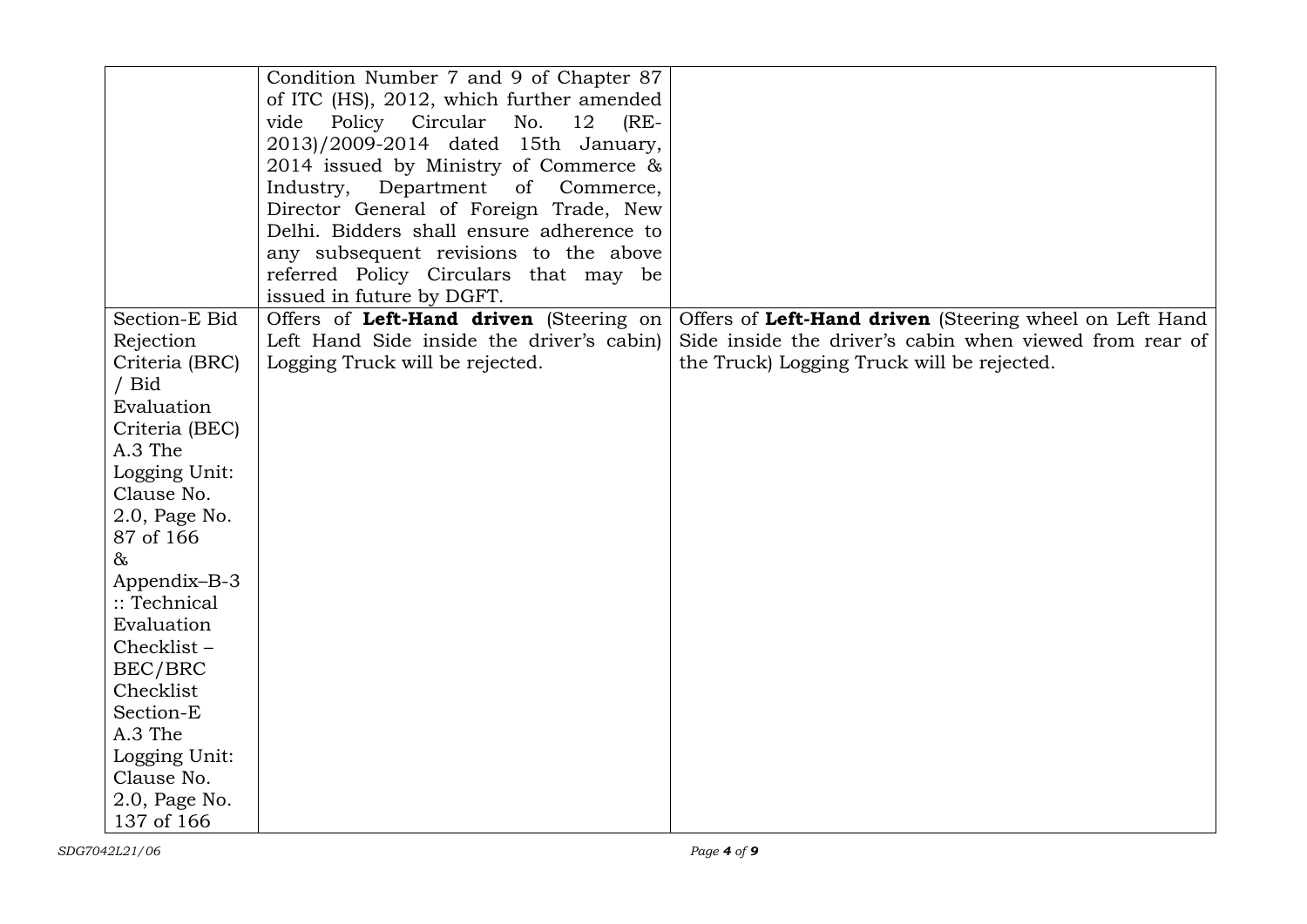| <b>Section B</b> | detection with warning system<br>Gas                                           | Two nos. of portable Gas detection with warning system                        |
|------------------|--------------------------------------------------------------------------------|-------------------------------------------------------------------------------|
| $2.0$ (xxiii)    | (preferably buzzer) shall be provided inside                                   | (preferably buzzer) shall be provided for each logging                        |
|                  | the logging cabin/operator's compartment.                                      | unit.                                                                         |
| Section B.       | DELETED VIDE AMENDMENT NO 01                                                   | REINSTATED AS UNDER                                                           |
| 13.7             |                                                                                |                                                                               |
|                  | The hydraulic jar should be effective in                                       | The hydraulic jar should be effective in releasing stuck                      |
|                  | releasing stuck perforating guns, bridge                                       | perforating guns, bridge plugs, pipe recovery and other                       |
|                  | plugs, pipe recovery and other cased hole                                      | cased hole tools                                                              |
|                  | tools.                                                                         |                                                                               |
|                  | Pressure Control Equipment System: Each                                        | Pressure Control Equipment System: Each pressure                              |
| <b>Section B</b> | pressure control system (skid unit), rated                                     | control system (skid unit), rated for 10,000 PSI working                      |
| 13.9.1           | for 10,000 PSI working pressure, must be                                       | pressure, must be of compact design with an upright                           |
|                  | of compact design with an upright stance                                       | stance (to allow operator to work from standing position)                     |
|                  | (to allow operator to work from standing                                       | and must include all accessories, spares & consumables                        |
|                  | position) and must include all accessories,                                    | with quantity as mentioned in the table below. The Well                       |
|                  | spares & consumables with quantity as                                          | head Pressure Control Equipment must<br>be<br>of                              |
|                  | mentioned in the table below. The Well                                         | ELMAR/ASEP/KEA/HUNTING/FORUM/Bidder's<br>own                                  |
|                  | head Pressure Control Equipment must be                                        | make- 10,000 PSI System or equivalent make housed                             |
|                  | preferably<br><sub>of</sub>                                                    | inside a heavy duty, single lift transport frame. Bidder to                   |
|                  | ELMAR/ASEP/KEA/HUNTING/FORUM/Bi                                                | note that Pressure Control Equipment is related to safety                     |
|                  | dder's own make- 10,000 PSI System or                                          | and accordingly should be from a reputed company                              |
|                  | equivalent make housed inside a heavy                                          | which is supplying such equipment to major wireline oil                       |
|                  | duty, single lift transport frame. Bidder to                                   | service company. The offered item should be API Certified                     |
|                  | note that Pressure Control Equipment is                                        | Pressure Control Equipment. In line with above, if                            |
|                  | related to safety and accordingly should be                                    | equivalent Pressure Control equipment is offered by the                       |
|                  | from a reputed company which is                                                | bidder, suitable adaptors of 10,000 PSI rating must be                        |
|                  | supplying such equipment to major<br>wireline oil service company. The offered | provided to interconnect NOV Elmar make Pressure                              |
|                  | item should be API Certified Pressure                                          | Control equipment available with OIL and having<br>following connection type: |
|                  | Control Equipment. In line with above, if                                      | $4.75" - 4X2$ (3.750" Seal Dia.) E09 Box Top X Pin and                        |
|                  | equivalent Pressure Control equipment is                                       | Collar down with threaded protectors.                                         |
|                  | offered by the bidder, suitable adaptors of                                    |                                                                               |
|                  | 10,000 PSI rating must be provided to                                          |                                                                               |
|                  | interconnect NOV Elmar make Pressure                                           |                                                                               |
|                  | Control equipment available with OIL and                                       |                                                                               |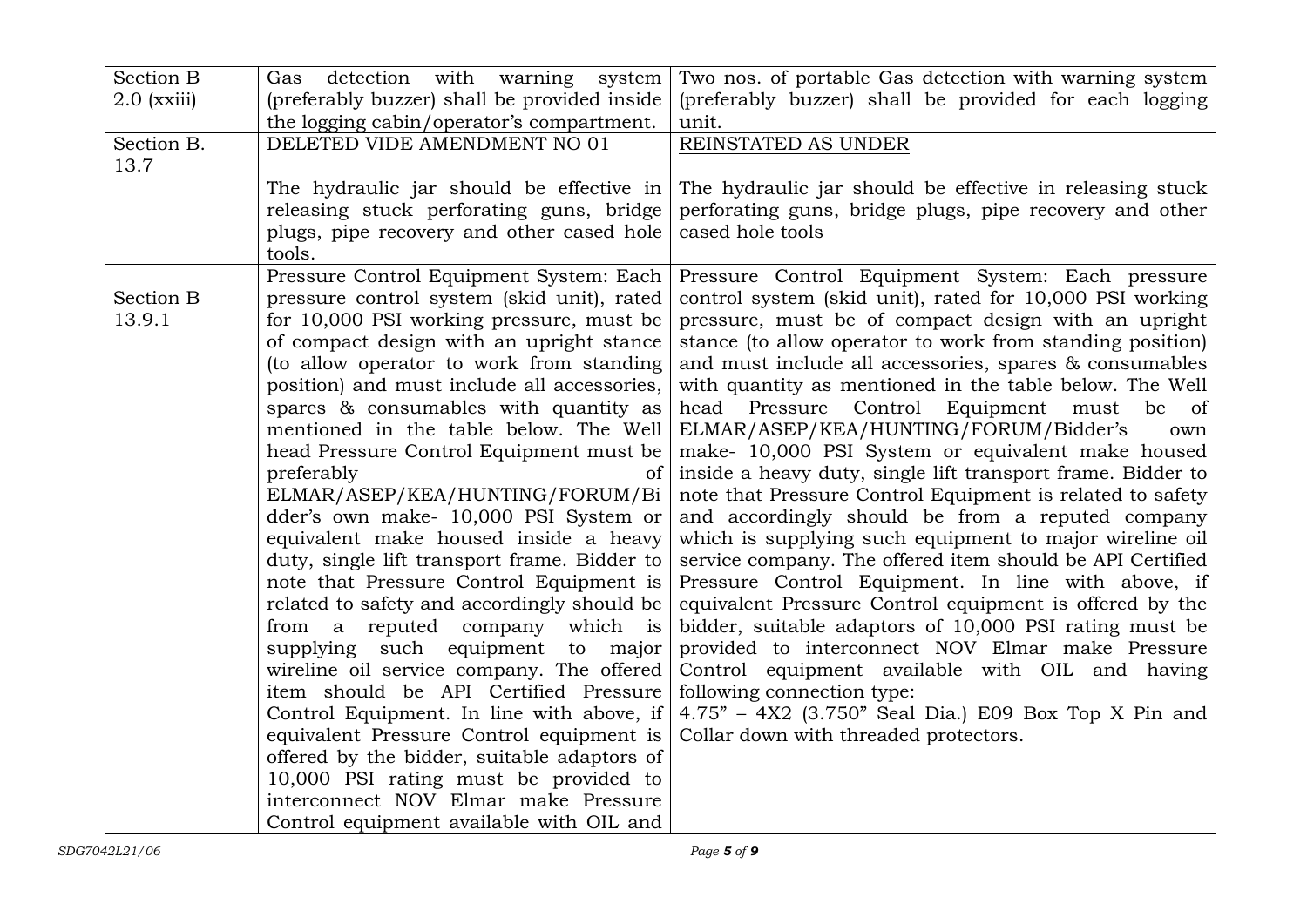|                                 | having following connection type:<br>4.75" - 4X2 (3.750" Seal Dia.) E09 Box Top<br>X Pin and Collar down with threaded<br>protectors.                                                                                                               |                                                                                                                                                                                                                                                                                                                   |
|---------------------------------|-----------------------------------------------------------------------------------------------------------------------------------------------------------------------------------------------------------------------------------------------------|-------------------------------------------------------------------------------------------------------------------------------------------------------------------------------------------------------------------------------------------------------------------------------------------------------------------|
| Section B<br>13.9.2(vi)         | Suitable separate 120 feet reel hoses<br>mounted on wet-centre reels must be<br>provided for operation of the Single/Dual<br>BOP, Tool Trap, Tool Catcher, Pack-off,<br>Line wiper and for supply/return of grease<br>to the grease injection head. | Spare two sets of 120 feet reel hoses mounted on wet-<br>centre reels must be provided for operation of the Tool<br>Catcher, Pack-off, Line wiper and for supply/return of<br>grease to the grease injection head and 75 feet for the<br>Single/Dual BOP and Tool Trap. Same should be fitted in<br>the PCE Skid. |
| <b>Section B</b><br>13.9.5(iii) | The bidder must provide 02 sets of Hose<br>assembly, each of min 120ft length, with<br>quick coupling for Tool Trap operation in<br>addition to the ones available with the<br>parent PCE module mentioned in clause<br>1.0.                        | The bidder must provide 02 sets of Hose assembly, each<br>of minimum 75 feet in length, with quick coupling for<br>Tool Trap operation in addition to the ones available with<br>the parent PCE module mentioned in clause 1.0.                                                                                   |
| <b>Section B</b><br>13.9.6 (i)  | Bidder must quote compact light weight<br>Single/Dual type 10K Working Pressure<br>Hydraulic Activated Wireline BOP with<br>manual backup option.                                                                                                   | Bidder must quote compact light weight Single/Dual type<br>10K Working Pressure Hydraulic Activated Wireline BOP<br>with manual backup option.<br>Note: Multi-range Rams (blank to 5/16") is also<br>acceptable.                                                                                                  |
| <b>Section B</b><br>13.9.6 (ii) | The Single/Dual type BOP fitted with ram<br>for $7/32$ " OD cable size.                                                                                                                                                                             | The Single/Dual type BOP fitted with ram for 7/32" OD<br>cable size.<br>Note: Multi-range Rams (blank to 5/16") is also<br>acceptable.                                                                                                                                                                            |
| Section B<br>13.9.6 (iii)       | Bidder must provide 02 sets of complete<br>spare BOP rams for both 7/32" OD and<br>$5/16$ " OD cable size.                                                                                                                                          | Bidder must provide 02 sets of complete spare BOP rams<br>for both $7/32$ " OD and $5/16$ " OD cable size.<br>Note: Multi-range Rams (blank to 5/16") is also<br>acceptable.                                                                                                                                      |
| Section B<br>13.9.6(vii)        | Bidder must quote 02 nos. per set of X60 ft<br>long Hose<br>assembly with quick end<br>for<br>BOP<br>operation apart<br>connecters                                                                                                                  | Bidder must quote 02 set of 75 feet long Hose assembly<br>with quick end connecters for BOP operation apart<br>(additional unit) from the one available with the parent                                                                                                                                           |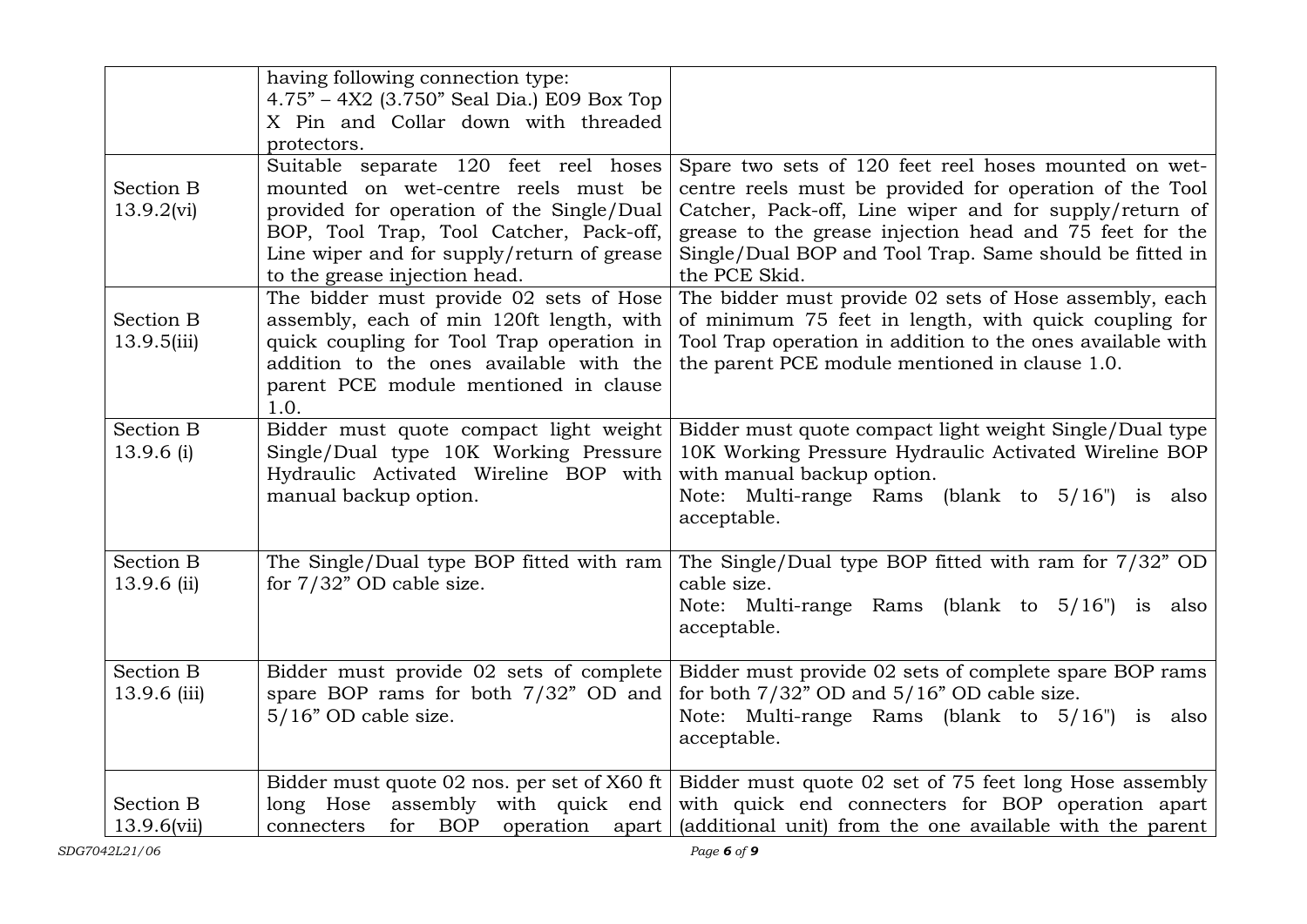|                               | (additional unit) from the one available                                                                                                                                                                                                                                                                                                                                                                                                                                                                                                                                                                                                                                                                                                                  | PCE module mentioned in clause 13.9.1.                                                                                                                                                                                                                                                                                                                                                                                                                                                                                                                                                                                                                                                                                          |
|-------------------------------|-----------------------------------------------------------------------------------------------------------------------------------------------------------------------------------------------------------------------------------------------------------------------------------------------------------------------------------------------------------------------------------------------------------------------------------------------------------------------------------------------------------------------------------------------------------------------------------------------------------------------------------------------------------------------------------------------------------------------------------------------------------|---------------------------------------------------------------------------------------------------------------------------------------------------------------------------------------------------------------------------------------------------------------------------------------------------------------------------------------------------------------------------------------------------------------------------------------------------------------------------------------------------------------------------------------------------------------------------------------------------------------------------------------------------------------------------------------------------------------------------------|
|                               | with the parent PCE module mentioned in                                                                                                                                                                                                                                                                                                                                                                                                                                                                                                                                                                                                                                                                                                                   |                                                                                                                                                                                                                                                                                                                                                                                                                                                                                                                                                                                                                                                                                                                                 |
|                               | clause 13.9.1.                                                                                                                                                                                                                                                                                                                                                                                                                                                                                                                                                                                                                                                                                                                                            |                                                                                                                                                                                                                                                                                                                                                                                                                                                                                                                                                                                                                                                                                                                                 |
|                               | SKID MOUINTED COMPACT<br>13.9.7                                                                                                                                                                                                                                                                                                                                                                                                                                                                                                                                                                                                                                                                                                                           | SKID MOUINTED COMPACT DIESEL ENGINE<br>13.9.7                                                                                                                                                                                                                                                                                                                                                                                                                                                                                                                                                                                                                                                                                   |
| <b>Section B</b>              | <b>DIESEL</b><br><b>ENGINE</b><br><b>DRIVEN</b><br>AIR                                                                                                                                                                                                                                                                                                                                                                                                                                                                                                                                                                                                                                                                                                    | DRIVEN AIR COMPRESSOR QTY 1 PER PCE SKID                                                                                                                                                                                                                                                                                                                                                                                                                                                                                                                                                                                                                                                                                        |
| $13.9.7$ (i)                  | COMPRESSOR OTY 1 PER PCE SKID                                                                                                                                                                                                                                                                                                                                                                                                                                                                                                                                                                                                                                                                                                                             |                                                                                                                                                                                                                                                                                                                                                                                                                                                                                                                                                                                                                                                                                                                                 |
|                               | Standalone,<br>Compact Diesel<br>$\mathbf{i}$ .<br>Engine Driven Air Compressor mounted on<br>skid (preferably overall dimension should<br>not be more than 1.0 m width, 2.0 m<br>length and 1.0 m height (39.3" width, 78.7"<br>length and 39.3" height) for reason of<br>mounting on OIL's available unit - highly<br>compact unit is desired) complete with all<br>accessories for continuous supply of<br>compressed air of volume min 70-90 CFM<br>(cubic feet per minute) $@100$ psi to operate<br>Hydraulic Control Module offered in Clause<br>13.9.2 above. Two numbers of Air outlet<br>connections with quick connect must be<br>provided. Two nos. of suitable air-hose reel<br>100ft. length mounted on wet-center reel<br>must be provided. | Standalone, Compact Diesel Engine Driven Air<br>1.<br>Compressor mounted on skid (preferably overall<br>dimension should not be more than 1.0 m width, 2.0 m<br>length and 1.0 m height (39.3" width, 78.7" length and<br>39.3" height) for reason of mounting on OIL's available<br>unit – highly compact unit is desired) complete with all<br>accessories for continuous supply of compressed air of<br>volume min 60-90 CFM (cubic feet per minute) $@100$ psi<br>to operate Hydraulic Control Module offered in Clause<br>13.9.2 above. Two numbers of Air outlet connections with<br>quick connect must be provided. Two nos. of suitable air-<br>hose reel 100ft. length mounted on wet-center reel<br>must be provided. |
| <b>Section B</b><br>13.9.9(4) | Well Head Adapter Flange of 2-9/16" size,<br>BX-153 groove, 10,000 psi rating                                                                                                                                                                                                                                                                                                                                                                                                                                                                                                                                                                                                                                                                             | Well Head Adapter Flange of 2-9/16" size, BX-153 groove,<br>$10,000$ psi rating.<br>Note: Well Head adopter should be complete with API                                                                                                                                                                                                                                                                                                                                                                                                                                                                                                                                                                                         |
|                               |                                                                                                                                                                                                                                                                                                                                                                                                                                                                                                                                                                                                                                                                                                                                                           | Studs, nuts and SS ring gaskets etc.                                                                                                                                                                                                                                                                                                                                                                                                                                                                                                                                                                                                                                                                                            |
| <b>Section B</b>              | 10,000 psi rating Swage adaptable to 2                                                                                                                                                                                                                                                                                                                                                                                                                                                                                                                                                                                                                                                                                                                    | 5000 psi rating Swage adaptable to 2 7/8" EUE tubing.                                                                                                                                                                                                                                                                                                                                                                                                                                                                                                                                                                                                                                                                           |
| 13.9.9(7)                     | $7/8$ " EUE tubing                                                                                                                                                                                                                                                                                                                                                                                                                                                                                                                                                                                                                                                                                                                                        |                                                                                                                                                                                                                                                                                                                                                                                                                                                                                                                                                                                                                                                                                                                                 |
|                               | SPARE high-pressure light weight hoses (at                                                                                                                                                                                                                                                                                                                                                                                                                                                                                                                                                                                                                                                                                                                | SPARE high-pressure light weight hoses of length 120                                                                                                                                                                                                                                                                                                                                                                                                                                                                                                                                                                                                                                                                            |
| Section B                     | least 75 meters) same as fitted in the skid                                                                                                                                                                                                                                                                                                                                                                                                                                                                                                                                                                                                                                                                                                               | feet same as fitted in the skid for stuffing box, line wiper                                                                                                                                                                                                                                                                                                                                                                                                                                                                                                                                                                                                                                                                    |
| 13.9.9.10                     | injection<br>with necessary<br>grease<br>for                                                                                                                                                                                                                                                                                                                                                                                                                                                                                                                                                                                                                                                                                                              | and grease injection and return with necessary                                                                                                                                                                                                                                                                                                                                                                                                                                                                                                                                                                                                                                                                                  |
|                               | connection and adaptors on Wet-center                                                                                                                                                                                                                                                                                                                                                                                                                                                                                                                                                                                                                                                                                                                     | connection and adaptors on Wet-center reels.                                                                                                                                                                                                                                                                                                                                                                                                                                                                                                                                                                                                                                                                                    |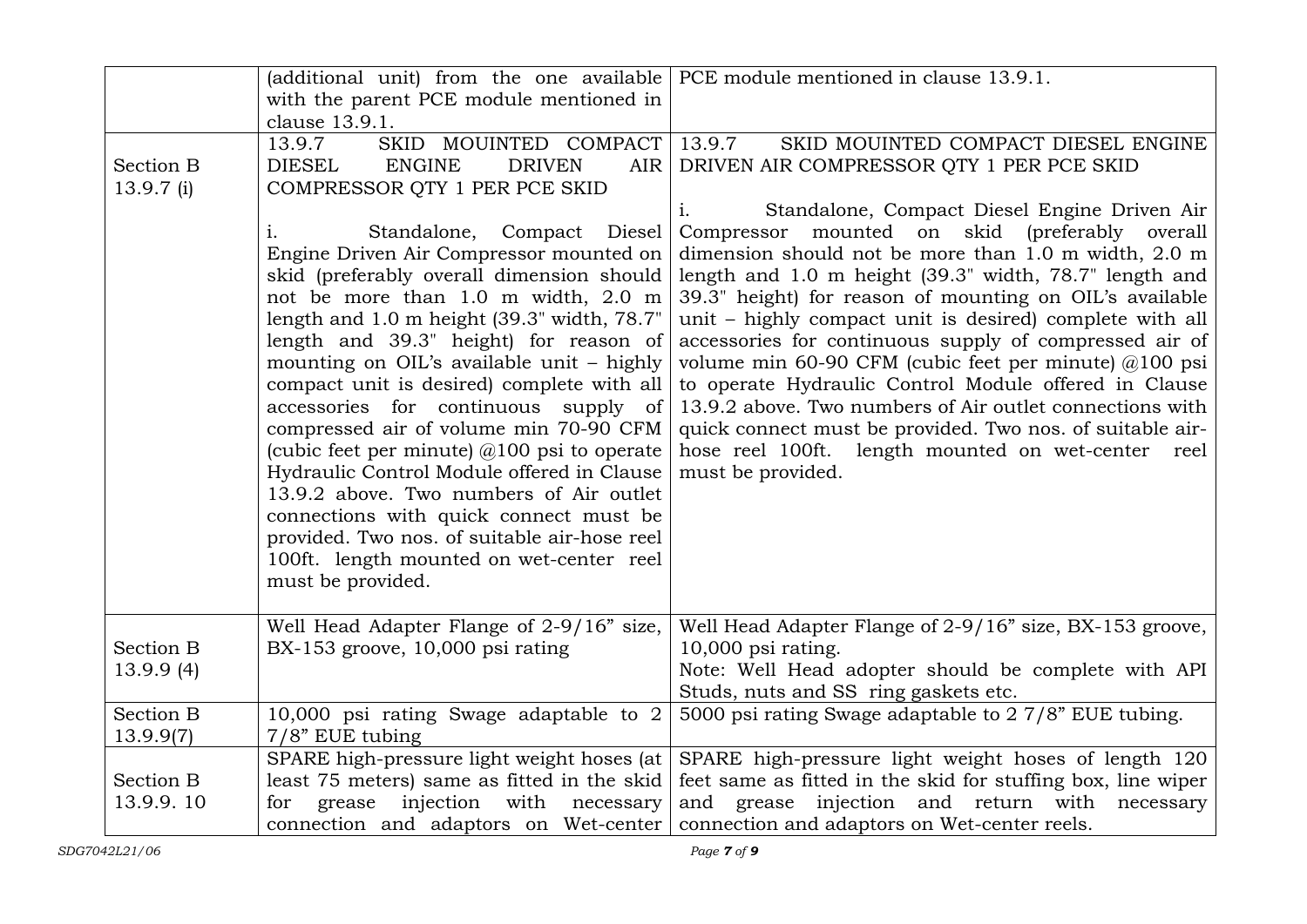|            | reels.<br>(Please note that if a single roll of 75m long)<br>hose is not available / mountable the same<br>may be provided as separate 120 ft. length<br>hoses with suitable connector/adaptor for<br>obtaining required length) |                                                                                                                                                                                    |
|------------|----------------------------------------------------------------------------------------------------------------------------------------------------------------------------------------------------------------------------------|------------------------------------------------------------------------------------------------------------------------------------------------------------------------------------|
| Section B  | Flow tube for $7/32$ " cable: True gauze (1)                                                                                                                                                                                     | Flow tube for 7/32" cable with sizes over gauze, True                                                                                                                              |
| 13.9.9.12  | Set $=$ 4 flow tubes of True gauge size for                                                                                                                                                                                      | gauze and under gauge (1 Set = 4 flow tubes for $7/32$ "                                                                                                                           |
|            | $7/32$ " cable)                                                                                                                                                                                                                  | cable), Quantity - 10 set each (total 30 sets)                                                                                                                                     |
| Section B  | Flow tube for $5/16$ " cable: True gauze $(1)$                                                                                                                                                                                   | Flow tube for 5/16" cable with sizes over gauze, True                                                                                                                              |
| 13.9.9.13  | Set $=$ 4 flow tubes of True gauge size for                                                                                                                                                                                      | gauze and under gauge (1 Set = 4 flow tubes for $5/16"$                                                                                                                            |
|            | $5/16$ " cable)                                                                                                                                                                                                                  | cable), Quantity – 05 set each (total 15 sets)                                                                                                                                     |
| Section B  | SPARE Complete BOP RAM set for 5/16"                                                                                                                                                                                             | SPARE Complete BOP RAM set for 5/16" OD cable.                                                                                                                                     |
| 13.9.9(16) | OD cable                                                                                                                                                                                                                         | Note: Multi-range Rams (blank to 5/16") is also<br>acceptable.                                                                                                                     |
| Section B  | SPARE Complete BOP RAM set for 7/32"                                                                                                                                                                                             | SPARE Complete BOP RAM set for 7/32" OD cable.                                                                                                                                     |
| 13.9.9(17) | OD cable                                                                                                                                                                                                                         | Note: Multi-range Rams (blank to 5/16") is also<br>acceptable.                                                                                                                     |
| Section B  | Any other spares, consumables required                                                                                                                                                                                           | Any other items, spares and consumables required for 30                                                                                                                            |
| 13.9.9(19) | for 30 number of well-site operation with<br>Pressure Control Unit Skid<br>and not<br>mentioned elsewhere in tender                                                                                                              | number of well-site operation with Pressure Control Unit<br>Skid and not mentioned elsewhere in tender.<br>Oil India will use their own wireline grease, need not to<br>be quoted. |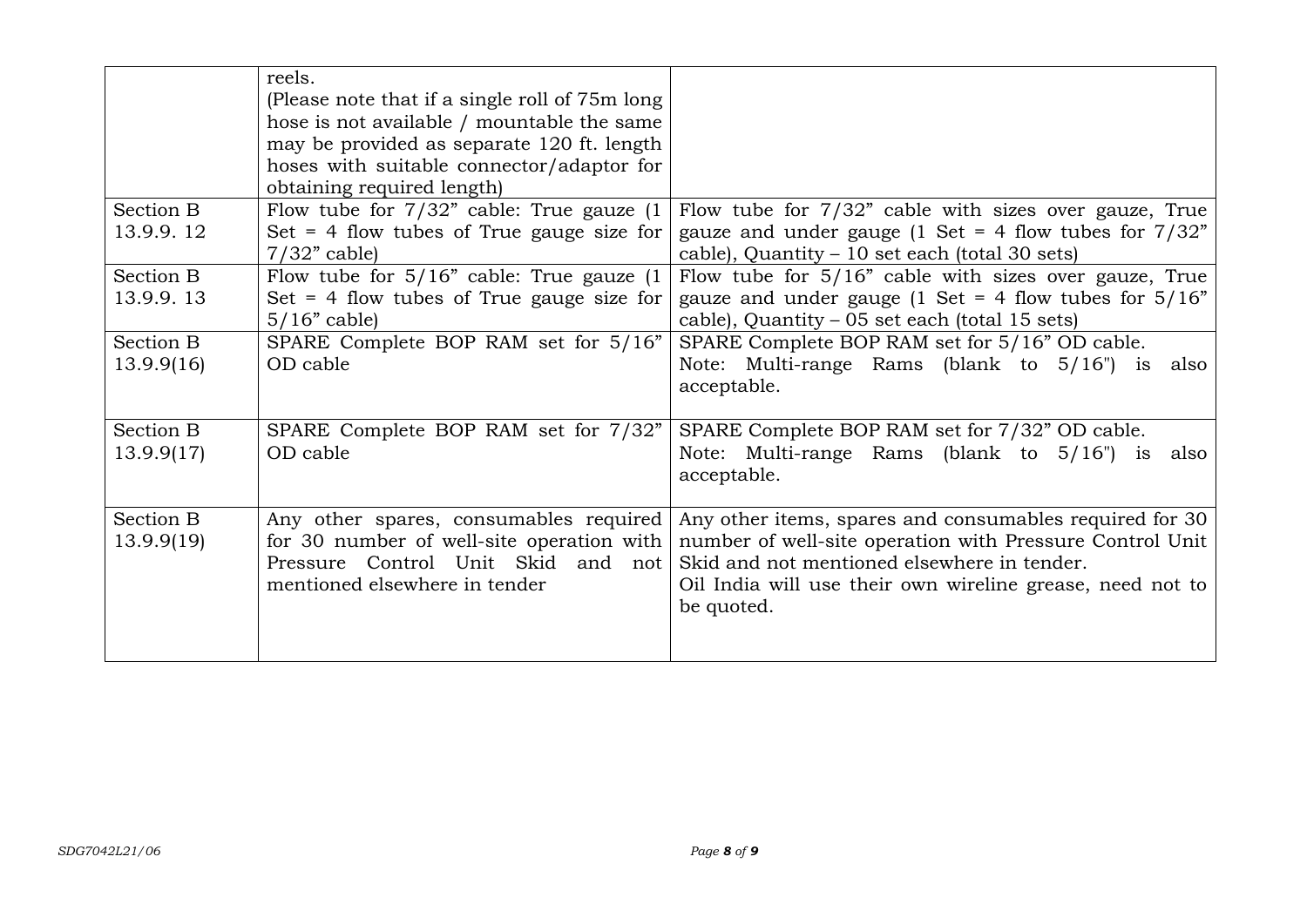- 2. The Integrity Pact Document has been revised and is attached herewith as **Annexure – I**. Bidders to note and upload the same accordingly.
- 3. All other Terms & Conditions of the Bid Document remain unaltered.

 $sd/-$ Kumar Abhimanyu Manager Materials(FD) For GM Materials For Resident Chief Executive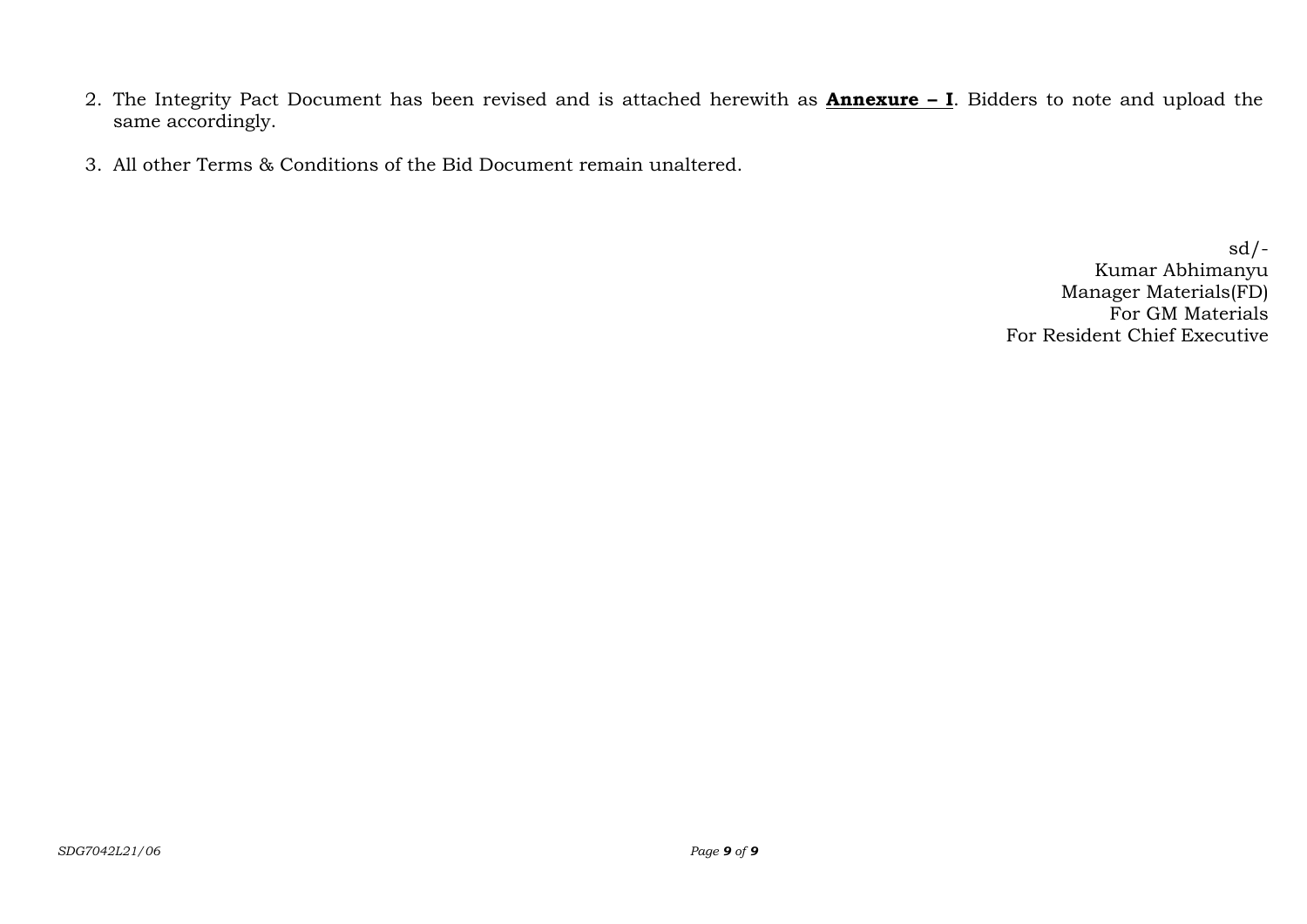### **ANNEXURE- I**

### **INTEGRITY PACT**

#### Between

Oil India Limited (OIL) hereinafter referred to as "The Principal"

And

(Name of the bidder)......................................................hereinafter referred to as "The Bidder/Contractor"

#### **Preamble**:

The Principal intends to award, under laid down organizational procedures, contract/s for **Tender No. SDG7042L22/06.** The Principal values full compliance with all relevant laws and regulations, and the principles of economic use of resources, and of fairness and transparency in its relations with its Bidder/s and Contractor/s.

In order to achieve these goals, the Principal cooperates with the renowned international Non-Governmental Organization "Transparency International" (TI). Following TI's national and international experience, the Principal will appoint an external independent Monitor who will monitor the tender process and the execution of the contract for compliance with the principles mentioned above.

#### **Section: 1 -Commitments of the Principal**

**(1)** The Principal commits itself to take all measures necessary to prevent corruption and to observe the following principles:

1. No employee of the Principal, personally or through family members, will in connection with the tender for, or the execution of a contract, demand, take a promise for or accept, for him/herself or third person, any material or immaterial benefit which he/she is not legally entitled to.

2. The Principal will, during the tender process treat all Bidders with equity and reason. The Principal will in particular, before and during the tender process, provide to all Bidders the same information and will not provide to any Bidder confidential/additional information through which the Bidder could obtain an advantage in relation to the tender process or the contract execution.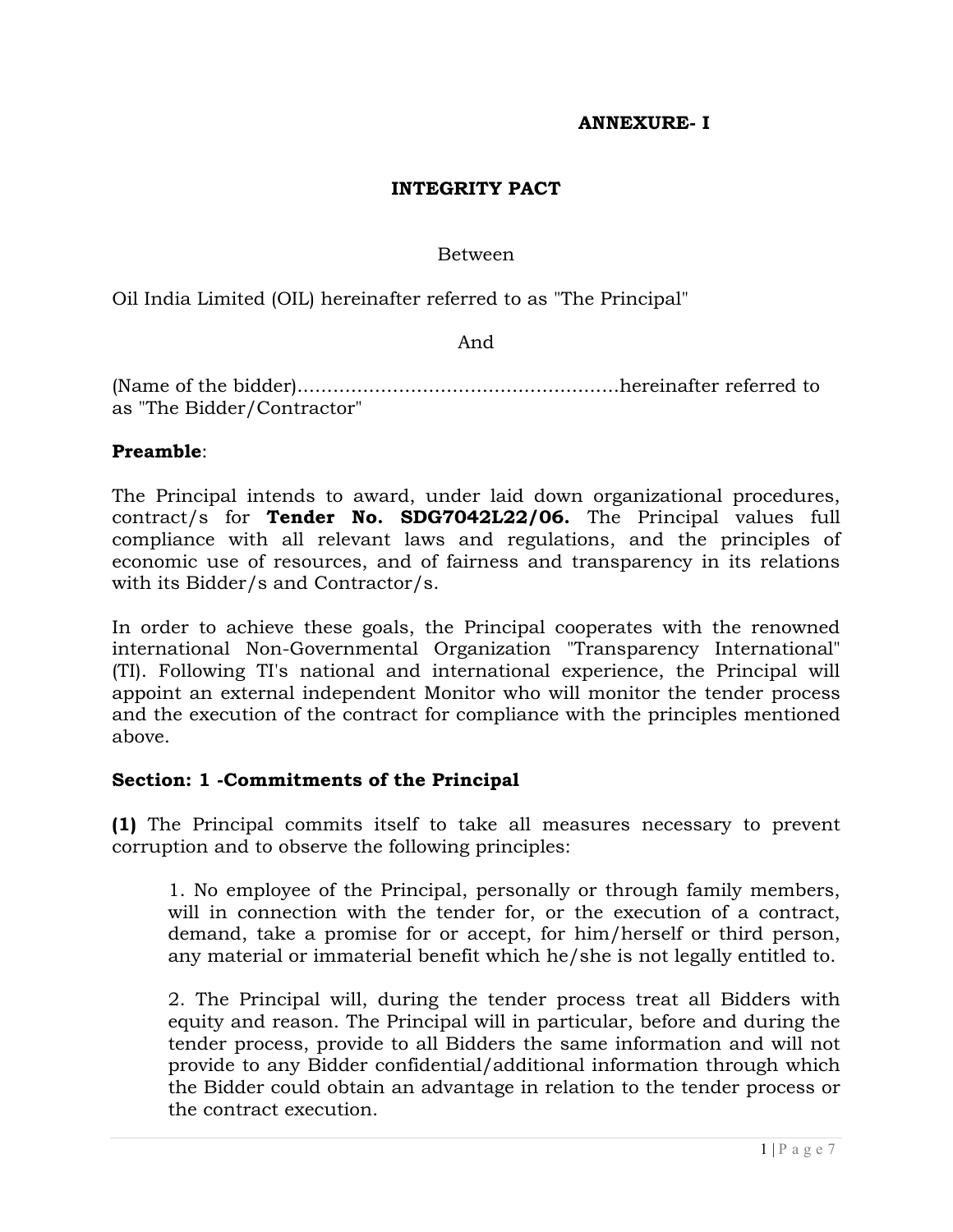3. The Principal will exclude from the process all known prejudiced persons.

**(2)** If the Principal obtains information on the conduct of any of its employees which is a criminal offence under the relevant Anti-Corruption Laws of India, or if there be a Page 2 of 6 substantive suspicion in this regard, the Principal will inform its Vigilance Office and in addition can initiate disciplinary actions.

# **Section: 2 -Commitments of the Bidder/Contractor**

**(1)** The Bidder/Contractor commits itself to take all measures necessary to prevent corruption. He commits himself to observe the following principles during his participation in the tender process and during the contract execution.

1. The Bidder/Contractor will not, directly or through any other person or firm, offer, promise or give to any of the Principal's employees involved in the tender process or the execution of the contract or to any third person any material or immaterial benefit which h e/she is not legally entitled to, in order to obtain in exchange any advantage of any kind whatsoever during the tender process or during the execution of the contract.

2. The Bidder/Contractor will not enter with other Bidders into any undisclosed agreement or understanding, whether formal or informal. This applies in particular to prices, specifications, certifications, Subsidiary contracts, submission or non-submission of bids or any other actions to restrict competitiveness or to introduce cartelization in the bidding process.

3. The Bidder/Contractor will not commit any offence under the relevant Anticorruption Laws of India; further the Bidder/Contractor will not use improperly, for purposes of competition or personal gain, or pass on to others, any information or document provided by the Principal as part of the business relationship, regarding plans, technical proposals and business details, including information contained or transmitted electronically.

4. The Bidder/Contractor will, when presenting his bid, disclose any and all payments he has made, is committed to or intends to make to agents, brokers or any other intermediaries in connection with the award of the contract.

**(2)** The Bidder/Contractor will not instigate third persons to commit offences outlined above or be an accessory to such offences.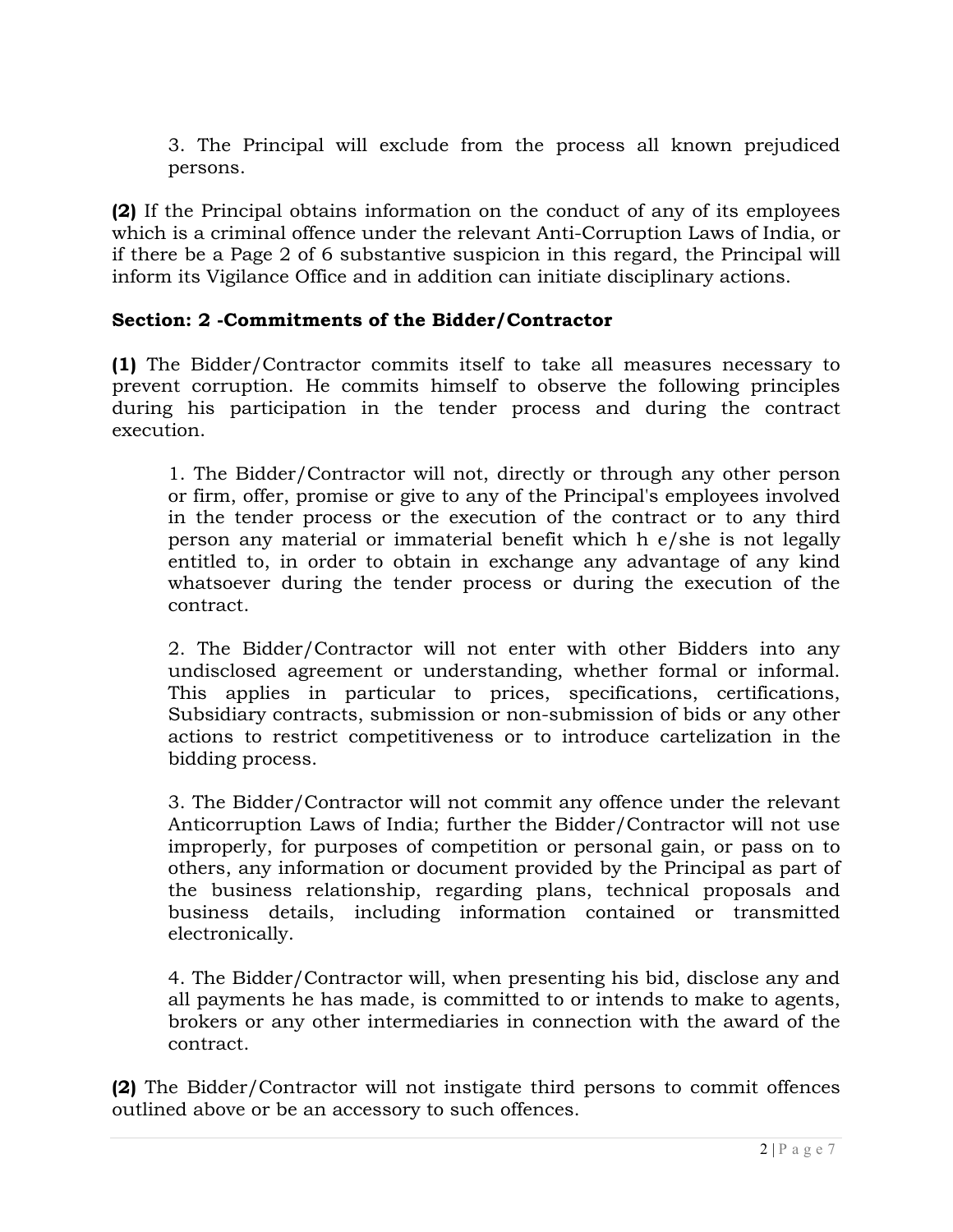(3) The Bidder/Contractor signing Integrity Pact shall not approach the Courts while representing the matters to IEMs and he/she will await their decision in the matter.

### **Section 3 -Disqualification from tender process and exclusion from future Contracts**

If the Bidder, before contract award has committed a transgression through a violation of Section 2 or in any other form such as to put his reliability or risibility as Bidder into question, the Principal is entitled to disqualify the Bidder from the tender process or to terminate the contract, if already signed, for such reason.

1. If the Bidder/Contractor has committed a transgression through a violation of Section 2 such as to put his reliability or credibility into question, the Principal is entitled also to exclude the Bidder/Contractor from future contract award processes. The imposition and duration of the exclusion will be determined by the severity of the transgression. The severity will be determined by the circumstances of the case, in particular the number of transgressions, the position of the transgressions within the company hierarchy of the Bidder and the amount of the damage. The exclusion will be imposed for a minimum of 6 months and maximum of 3 years.

2. The Bidder accepts and undertakes to respect and uphold the Principal's Absolute right to resort to and impose such exclusion and further accepts and undertakes not to challenge or question such exclusion on any ground, including the lack of any hearing before the decision to resort to such exclusion is taken. This undertaking is given freely and after obtaining independent legal advice.

3. If the Bidder/Contractor can prove that he has restored/recouped the Damage caused by him and has installed a suitable corruption prevention system, the Principal may revoke the exclusion prematurely.

4. A transgression is considered to have occurred if in light of available evidence no reasonable doubt is possible.

5. Integrity Pact, in respect of a particular contract, shall be operative from the date Integrity Pact is signed by both the parties till the final completion of the contract **or as mentioned in Section 9- Pact Duration whichever is later**. Any violation of the same would entail disqualification of the bidders and exclusion from future business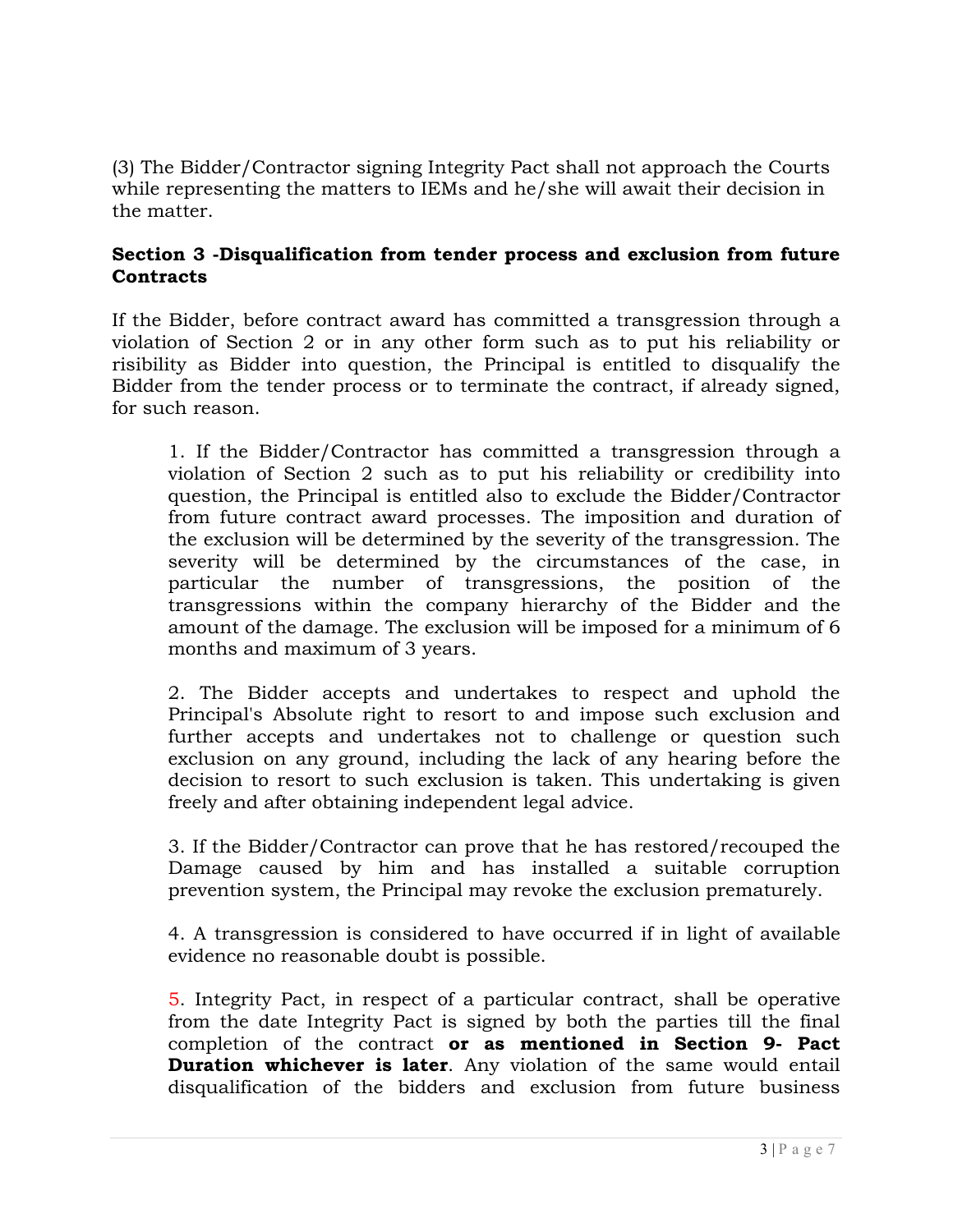dealings. Any issue relating to execution of contract, if specifically raised before the IEMs shall be looked into by IEMs.

## **Section 4 -Compensation for Damages**

1. If the Principal has disqualified the Bidder from the tender process prior to the award according to Section 3, the Principal is entitled to demand and recover from the Bidder liquidated damages equivalent to Earnest Money Deposit / Bid Security.

(2) If the Principal has terminated the contract according to Section 3, or if the Principal is entitled to terminate the contract according to Section 3, the principal shall be entitled to demand and recover from the Contractor liquidated damages equivalent to Security Deposit / Performance Bank Guarantee.

3. The bidder agrees and undertakes to pay the said amounts without protest or demur subject only to condition that if the Bidder/Contractor can prove and establish that the exclusion of the Bidder from the tender process or the termination of the contract after the contract award has caused no damage or less damage than the amount or the liquidated damages, the Bidder/Contractor shall compensate the Principal only to the extent of the damage in the amount proved.

## **Section 5 -Previous transgression**

1. The Bidder declares that no previous transgression occurred in the last 3 years with any other Company in any country conforming to the TI approach or with any other Public Sector Enterprise in India that could justify his exclusion from the tender process.

2. If the Bidder makes incorrect statement on this subject, he can be disqualified from the tender process or the contract, if already awarded, can be terminated for such reason.

# **Section: 6 -Equal treatment of all Bidders/Contractor/Subcontractors**

1. The Principal will enter into Pacts on identical terms with all bidders and contractors.

2. The Bidder / Contractor undertake(s) to procure from all subcontractors a commitment in conformity with this Integrity Pact. The Bidder/Contractor shall be responsible for any violation(s) of the provisions laid down in this agreement/Pact by any of its sub-contractors/sub-vendors.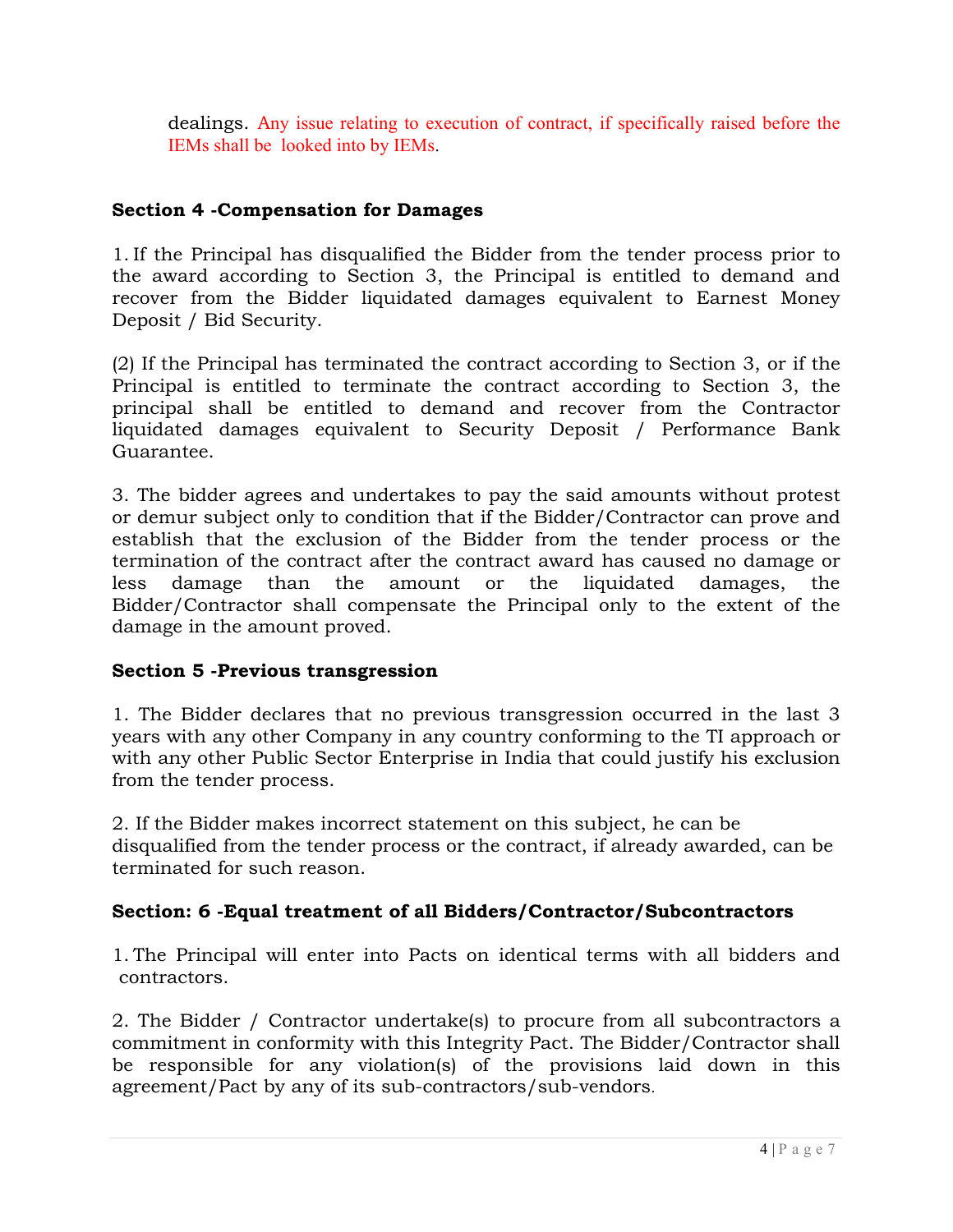3. The Principal will disqualify from the tender process all bidders who do not sign this Pact or violate its provisions.

## **Section: 7 -Criminal charges against violating Bidders/Contractors/ Subcontractors**

If the Principal obtains knowledge of conduct of a Bidder, Contractor or Subcontractor, or of an employee or a representative or an associate of a Bidder, Contractor or Subcontractor, which constitutes corruption, or if the Principal has substantive suspicion in this regard, the Principal will inform the Vigilance Office.

## **Section: 8 -External Independent Monitor/Monitors**

1. The Principal appoints competent and credible external independent Monitor for this Pact. The task of the Monitor is to review independently and objectively, whether and to what extent the parties comply with the obligations under this agreement.

2. The Monitor is not subject to instructions by the representatives of the parties and performs his functions neutrally and independently. He reports to the Chairperson of the Board of the Principal.

3. The Contractor accepts that the Monitor has the right to access without restriction to all Project documentation of the Principal including that provided by the Contractor. The Contractor will also grant the Monitor, upon his request and demonstration of a valid interest, unrestricted and unconditional access to his project documentation. The same is applicable to Subcontractors. The Monitor is under contractual obligation to treat the information and documents of the Bidder/Contractor/Subcontractor with confidentiality.

4. The Principal will provide to the Monitor sufficient information about all meetings among the parties related to the Project provided such meetings could have an impact on the contractual relations between the Principal and the Contractor. The parties offer to the Monitor the option to participate in such meetings.

5. As soon as the Monitor notices, or believes to notice, a violation of this agreement, he will so inform the Management of the Principal and request the Management to discontinue or heal the violation, or to take other relevant action. The monitor can in this regard submit non-binding recommendations. Beyond this, the Monitor has no right to demand from the parties that they act in a specific manner, refrain from action or tolerate action. However, the Independent External Monitor shall give an opportunity to the bidder / contractor to present its case before making its recommendations to the Principal.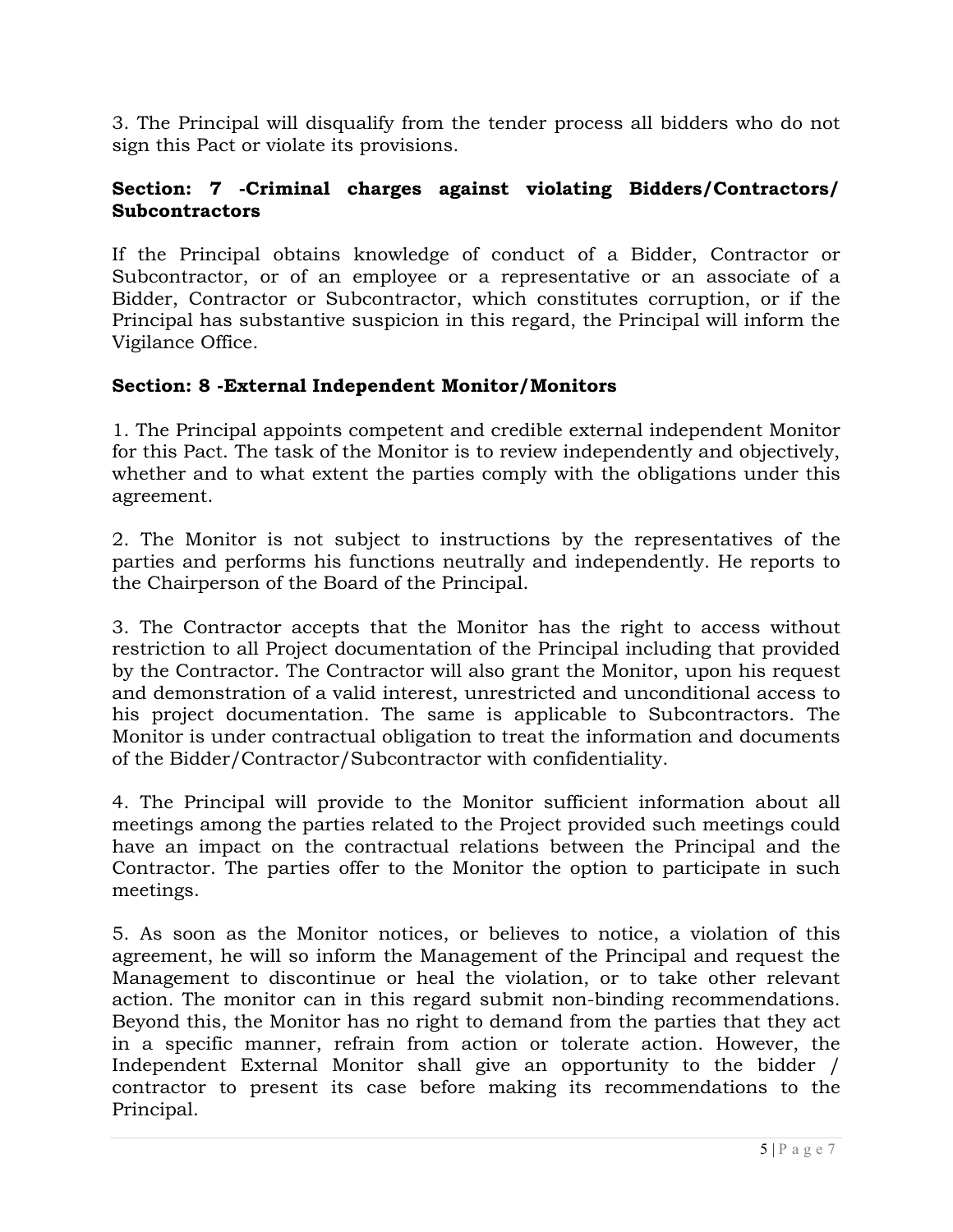6. The Monitor will submit a written report to the Chairperson of the Board of the Principal within 8 to 10 weeks from the date of reference or intimation to him by the 'Principal' and, should the occasion arise, submit proposals for correcting problematic situations.

7. If the Monitor has reported to the Chairperson of the Board a Substantiated suspicion of an offence under relevant Anti-Corruption Laws of India, and the Chairperson has not, within reasonable time, taken visible action to proceed against such offence or reported it to the Vigilance Office, the Monitor may also transmit this information directly to the Central Vigilance Commissioner, Government of India.

8. The word 'Monitor' would include both singular and plural.

### **Section:9 -Pact Duration**

This Pact begins when both parties have legally signed it. It expires for the Contractor 12 months after the last payment under the respective contract, and for all other Bidders 6 months after the contract has been awarded.

If any claim is made/ lodged during this time, the same shall be binding and continue to be valid despite the lapse of this pact as specified above, unless it is discharged/determined by Chairperson of the Principal.

### **Section:10 -Other provisions**

1. This agreement is subject to Indian Law. Place of performance and jurisdiction is the Registered Office of the Principal, i.e. New Delhi. The Arbitration clause provided in the main tender document / contract shall not be applicable for any issue / dispute arising under Integrity Pact.

2. Changes and supplements as well as termination notices need to be made in writing. Side agreements have not been made.

3. If the Contractor is a partnership or a consortium, this agreement must be, signed by all partners or consortium members.

4. Should one or several provisions of this agreement turn out to be invalid, the remainder of this agreement remains valid. In this case, the parties will strive to come to an agreement to their original intensions.